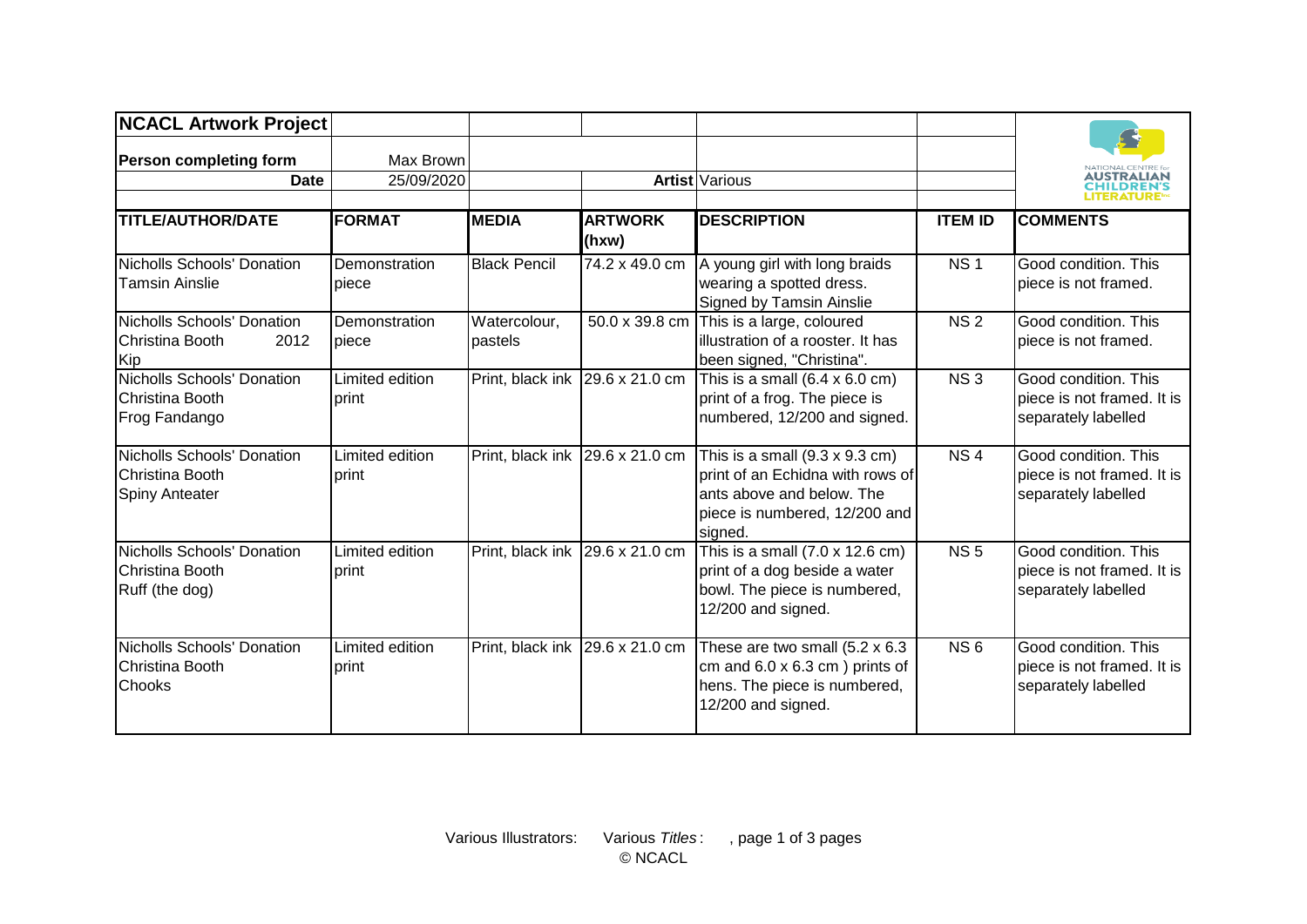| <b>TITLE/AUTHOR/DATE</b>                                                     | <b>FORMAT</b>            | <b>MEDIA</b>                                             | <b>ARTWORK</b>                                              | <b>DESCRIPTION</b>                                                                                                                                                                                                                                    | <b>ITEM ID</b>  | <b>COMMENTS</b>                                                                                                                                                                                                                                |
|------------------------------------------------------------------------------|--------------------------|----------------------------------------------------------|-------------------------------------------------------------|-------------------------------------------------------------------------------------------------------------------------------------------------------------------------------------------------------------------------------------------------------|-----------------|------------------------------------------------------------------------------------------------------------------------------------------------------------------------------------------------------------------------------------------------|
|                                                                              |                          |                                                          | (hxw)                                                       |                                                                                                                                                                                                                                                       |                 |                                                                                                                                                                                                                                                |
| Nicholls Schools' Donation<br>Christina Booth<br>Rain in the Channel Country | Limited edition<br>print |                                                          | Print, black ink $\left[29.6 \times 21.0 \text{ cm}\right]$ | This is a print $(18.3 \times 7.8)$<br>cm) of an egret, black swan,<br>frog, parrot and a pelican. The<br>piece is numbered, 12/200 and<br>signed.                                                                                                    | NS <sub>7</sub> | Good condition. This<br>piece is not framed. It is<br>separately labelled.                                                                                                                                                                     |
| Nicholls Schools' Donation<br><b>Tony Flowers</b><br><b>Fiery Dragon</b>     | Final artwork            | Black ink,<br>watercolour                                | 30.0 x 40.0 cm<br>overall<br>18.5 x 28.4 cm<br>sighted      | A flying, fire-breathing dragon.<br>This piece is signed and dated<br>(20/03/2002) by Tony Flowers                                                                                                                                                    | <b>NS8</b>      | Good condition. This<br>piece is surrounded by a<br>dark pink mask and is<br>separately labelled.                                                                                                                                              |
| Nicholls Schools' Donation<br><b>Bob Graham</b><br>In<br>Every Grain of Sand | <b>Final artwork</b>     | Black ink,<br>watercolour,<br>colour pencil,<br>chalk    | 42.0 x 29.7 cm<br>overall<br>19.5 x 15.6 cm                 | A boy jumps off a swinging<br>rope towards a young girl; a<br>dog chases a rabbit and a girl<br>pushes someone in a billy cart.<br>Page 9. This has been signed<br>by Bob Graham.                                                                     | NS <sub>9</sub> | Good condition. This<br>piece is surrounded by<br>an off-white mask. It is<br>separately labelled.                                                                                                                                             |
| Nicholls Schools' Donation<br>Leigh Hobbs<br>Old Tom                         | Final artwork            | Black ink,<br>watercolour                                | 27.8 x 35.5 cm<br>overall<br>13.6 x 13.9 cm<br>sighted      | Old Tom reads a book titled,<br>Old Tom. Signed by Leigh<br><b>Hobbs</b>                                                                                                                                                                              | <b>NS 10</b>    | Good condition. This<br>piece is surrounded by<br>an white mask. It is<br>separately labelled.                                                                                                                                                 |
| Nicholls Schools' Donation<br>Elizabeth Honey<br>Isabella and Patch          | Demonstration<br>piece   | Colour pencil                                            | 89.4 x 53.6 cm<br>overall<br>64.5 x 49.1 cm<br>sighted      | A girl in a mauve dress rides a<br>skewbald pony. This has been<br>signed by Elizabeth Honey and<br>noted as "Isabella and Patch".                                                                                                                    | <b>NS 11</b>    | Good condition. This<br>piece is mounted in a<br>blue frame with a gold<br>trim.                                                                                                                                                               |
| Nicholls Schools' Donation<br>Ann James<br>Ready, Set, Skip                  | Final artwork (?)        | Photocopy,<br>charcoal,<br>colour pencil,<br>watercolour | 48.0 x 57.0 cm                                              | A boy in a yellow shirt and blue<br>shorts runs with a brown dog<br>on a led. This has been signed<br>and dated (2006) by Anne<br>James.<br>Envelope taped to back of<br>piece reveals original price<br>(\$450) and process for the<br>illustration. | <b>NS12</b>     | Good condition. This<br>piece is mounted in a<br>brown wooden frame<br>with an off-white mask.<br>It is separately labelled<br>where it is noted that it<br>was donated by Gold<br><b>Creek Foundation</b><br>Teacher Librarian, Pat<br>Smith. |